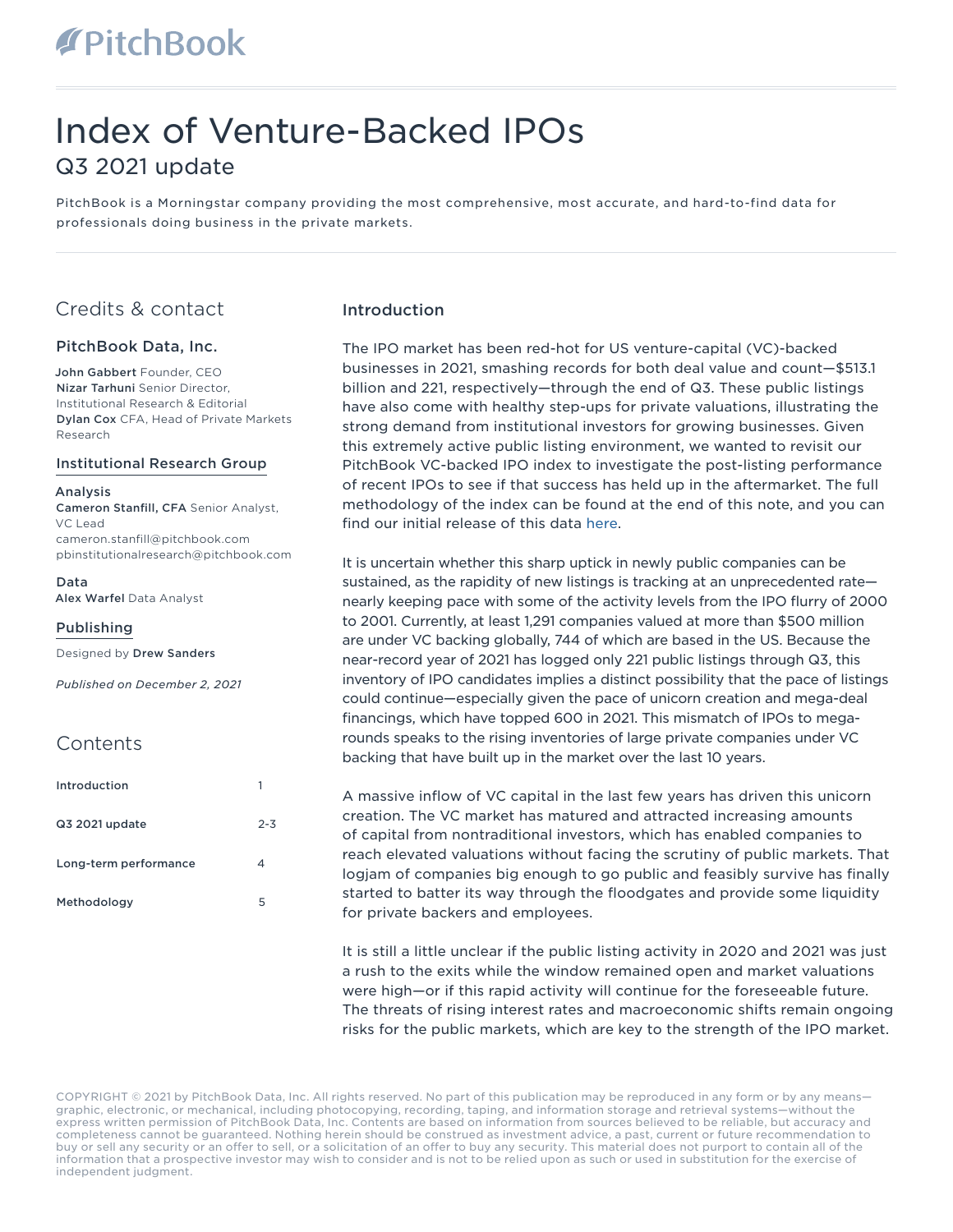## **PitchBook**

#### Q3 2021 update

If we look at the performance of VC-backed IPOs at the beginning of 2021, we recorded some significant underperformance against the S&P 500. Most of the decline started around March, which roughly coincided with the initial period of rising bond yields and inflation concerns. Since then, VCbacked IPO performance has paced comparably flat relative to the market, sustaining the performance deficit.



YTD VC-backed IPO index against S&P 500

Source: PitchBook | Geography: Global \*As of November 23, 2021

There has been significant hype around IPOs of venture-backed businesses during the last few years. According to Jay R. Ritter at the University of Florida, the average first-day pop in 2020 was 41.6%, which is the highest data point since 1999 and 2000.1 First-day pops are not included in the index—so we are missing out on a relatively large portion of return for IPO investors or private backers that remained on board through IPO. There have been some intriguing developments around investing in public shares of previously VC-backed businesses. For example, Sequoia Capital restructured its Sequoia fund to allow it to hold portfolio companies for indefinite periods after an IPO. This is a single example but also a serious data point that challenges the argument that most company value creation happens in the private markets. The lines between the public and private markets continue to blur as companies grow larger under VC backing, harkening back to the accelerating number of VC financings over \$100 million. While Sequoia's move may not encourage copycats to adopt the permanent capital model, clearly, companies succeeded in creating value after transitioning to public markets. The handful of home-run investments VC investors may make over the long term are key to driving above-average returns for a firm. It makes sense to continue supporting the growth of these exceptional businesses as a financing partner, even as the company moves past traditional VC backing.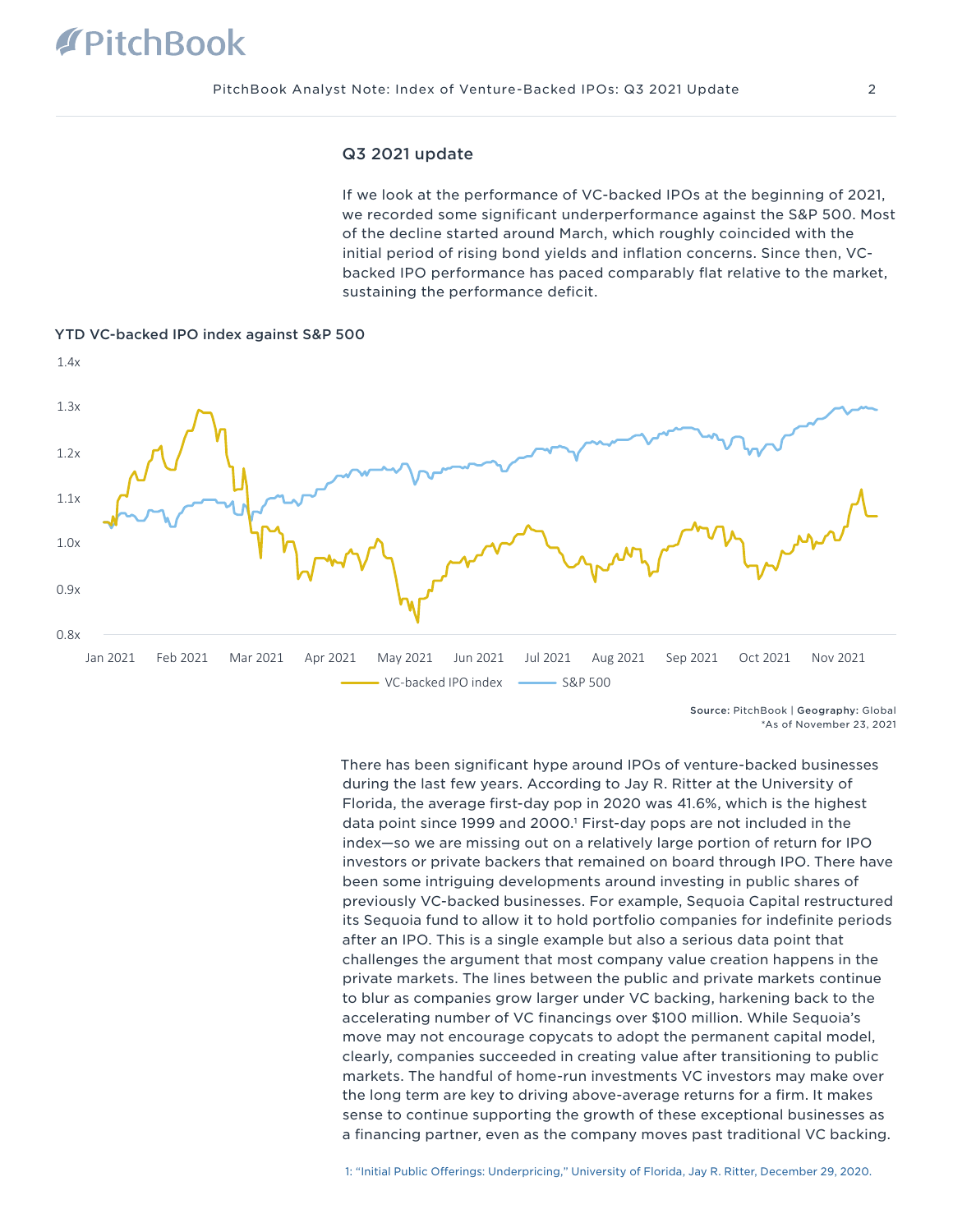## **TPitchBook**



#### VC-backed IPO index industry breakdown\*

This attention from investors has also allowed valuation step-ups at exit to swell to near-term highs at a median 1.67x for public listings through Q3 2021, the highest we have tracked since 2009. This comes against a background of unabated growth of late-stage VC valuations, implying that comparable valuations have grown even more rapidly in the public markets. Public market valuation multiples—especially those of technology and, more specifically, software companies—are at all-time highs. The S&P 500 price-to-sales ratio is at 3.15x as compared to 1.77x in December 2000, and it only crossed 3.0x in April 2021, even though the current uptrend started with the March 2020 market weakness triggered by COVID-19.2

Source: PitchBook | Geography: Global \*As of November 23, 2021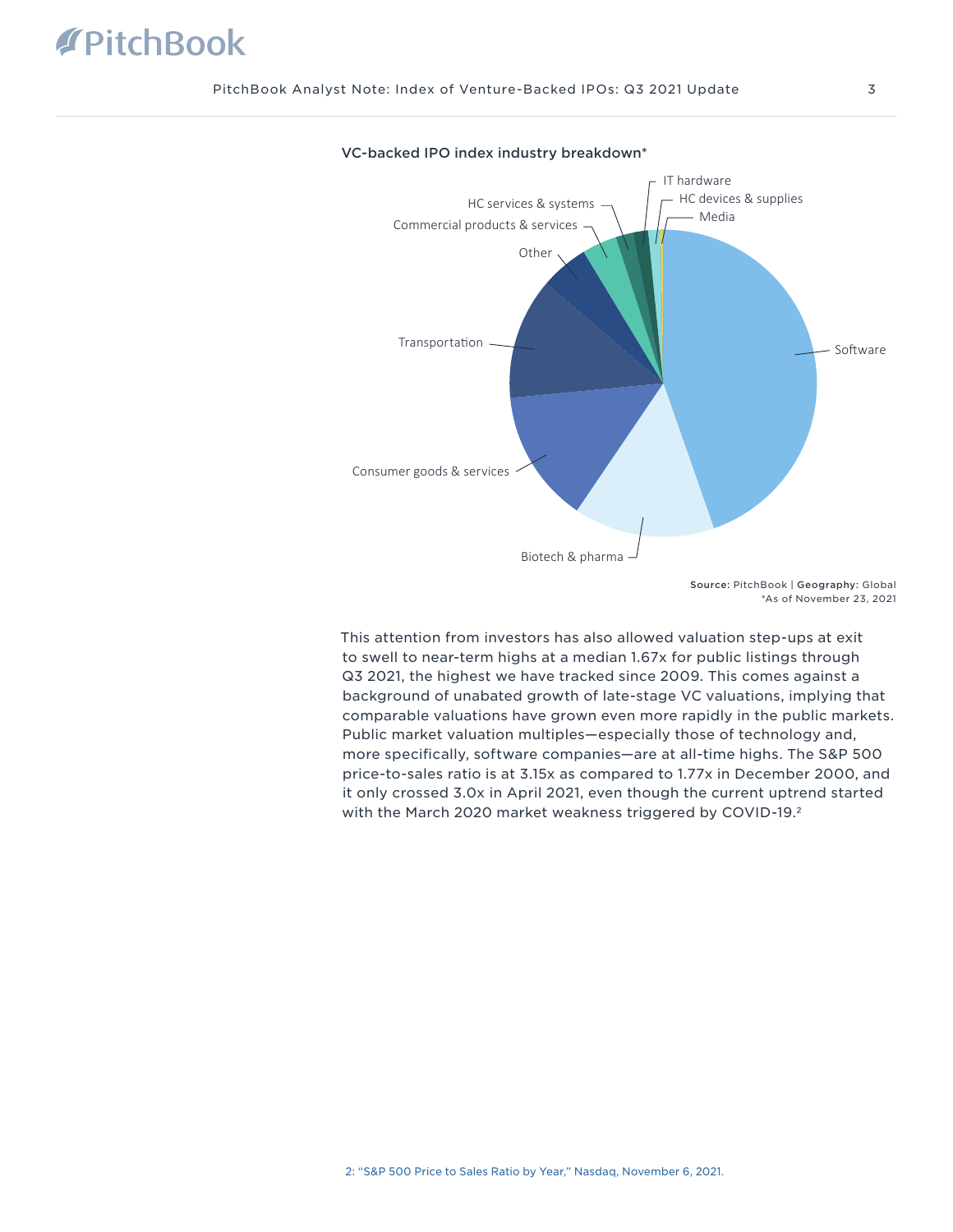# **PitchBook**

#### Long-term performance

When we zoom out to the entire period we have tracked, VC-backed IPOs have performed incredibly well against the broader market, especially in the last few years. Our index shows that the greatest outperformance for VC-backed IPOs started around the time the market began recovering after the onset of the pandemic, when we recorded huge amounts of market cap value accruing to companies that had recently listed. We attribute much of this to the innovative VC-backed software and biotech businesses, which fared comparably well during the pandemic.



#### VC-backed IPO index performance since inception

Source: PitchBook | Geography: Global \*As of November 23, 2021

Companies such as Zoom Video Communications (NASDAQ: ZM), Moderna Therapeutics (NASDAQ: MRNA), CrowdStrike (NASDAQ: CRWD), Pinterest (NYSE: PINS), Peloton (NASDAQ: PTON), and others drove this massive run-up in 2021 performance by adding tens of billions of dollars in market cap. Many of these businesses were positioned to directly capitalize on some economic shifts that came about due to the pandemic, but being tech heavy relative to the S&P 500 has also been a boon, as these companies benefited from the above-average rise in technology valuation multiples.

Outside of the spike in 2020, the outperformance of the S&P 500 by VC-backed IPOs since 2014 has been relatively consistent, which is an encouraging sign for the VC ecosystem and the harmony of valuations between the public and private markets. Clearly, a significant amount of value creation is happening in the private markets; however, there is still growth to be found after the IPO.